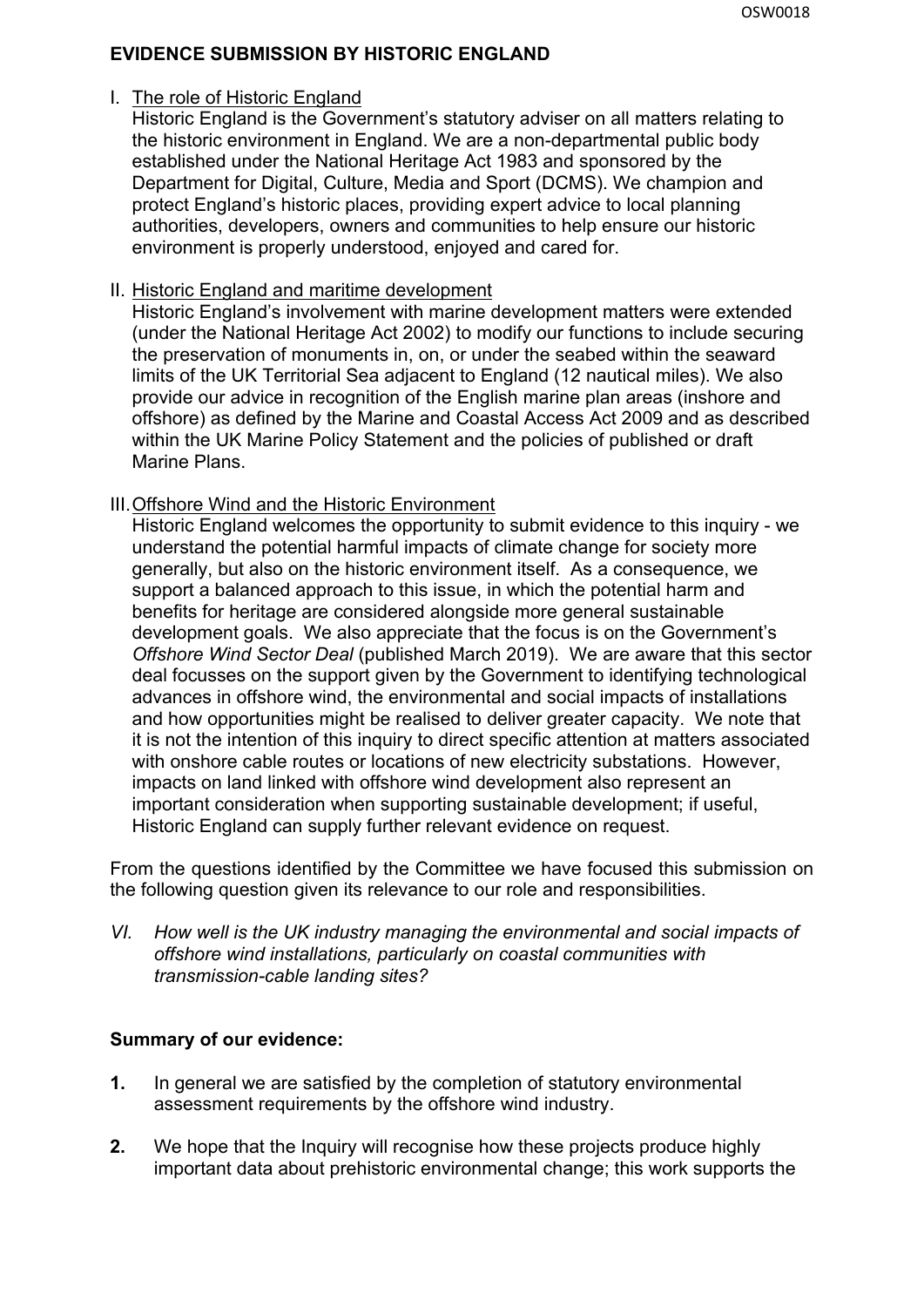OSW0018 evidence base for promoting renewable energy projects as a means to address future projections of climate change and risks to society.

**3.** We are aware that many more offshore wind farms are likely to be built and which will operate long into the future, so we hope that this inquiry will give prominence to an initiative that looks across all developments in this sector for cumulative data sharing, minimises harm and optimises knowledge gain.

## 1. The Offshore Wind Industry and cultural heritage

- 1.1 The offshore wind industry is obliged to comply with statutory environmental assessment procedures which encompass consideration of possible impact to the historic environment. The scale of these developments, and the fact that they span marine and terrestrial environments, has necessitated a coordinated approach to environmental assessment. In doing so, developers need to ensure the necessary professional skills and competencies are applied to identifying sensitive sites, whether at sea or on land, and in particular the risks associated with the development encountering previously unknown archaeological material. In general, we are satisfied by the completion of Environmental Impact Assessment (EIA) exercises as necessary to support applications made for statutory consent as Nationally Significant Infrastructure.
- 1.2 It is important to add that the likelihood of encountering heritage assets (as defined by the National Planning Policy Framework and UK Marine Policy Statement) is particularly acute for the seabed development areas. Modern surveying techniques allow the comprehensive examination of offshore areas and in doing so may reveal or confirm the presence of previously unknown shipwreck, crashed aircraft and also evidence of prehistoric environmental conditions now submerged and buried within today's seabed. It is therefore an important matter that the offshore wind industry is fully informed by national policy to ensure the effective management of heritage assets that are discovered in English Marine Plan areas.

# 2. Action taken by the industry to engage with Historic England

- 2.1 The situation to date for engagement between offshore wind farm developers and Historic England has grown in confidence. Early engagement is important so that advice is optimised and used to inform the planning of these developments. In particular it is important that survey campaigns are commissioned with objectives that satisfy as many audiences as possible. For example, survey planning which seeks to examine engineering parameters will also generate data which can be explored by professional and experienced archaeological consultants. It is through effective data sharing that highly relevant information can be generated to satisfy overarching environmental assessment criteria, including risks to cultural heritage.
- 2.2 Post-consent, it is an important matter that the deployment of construction vessels and equipment necessary to build an offshore wind farm i.e. the configuration of turbines, cables and offshore substations, should avoid identifiable seabed anomalies. Such anomalies could compromise engineering integrity or even other health and safety factors (e.g. unexploded ordnance), so it is in the interest of all parties that the nature of anomalies encountered are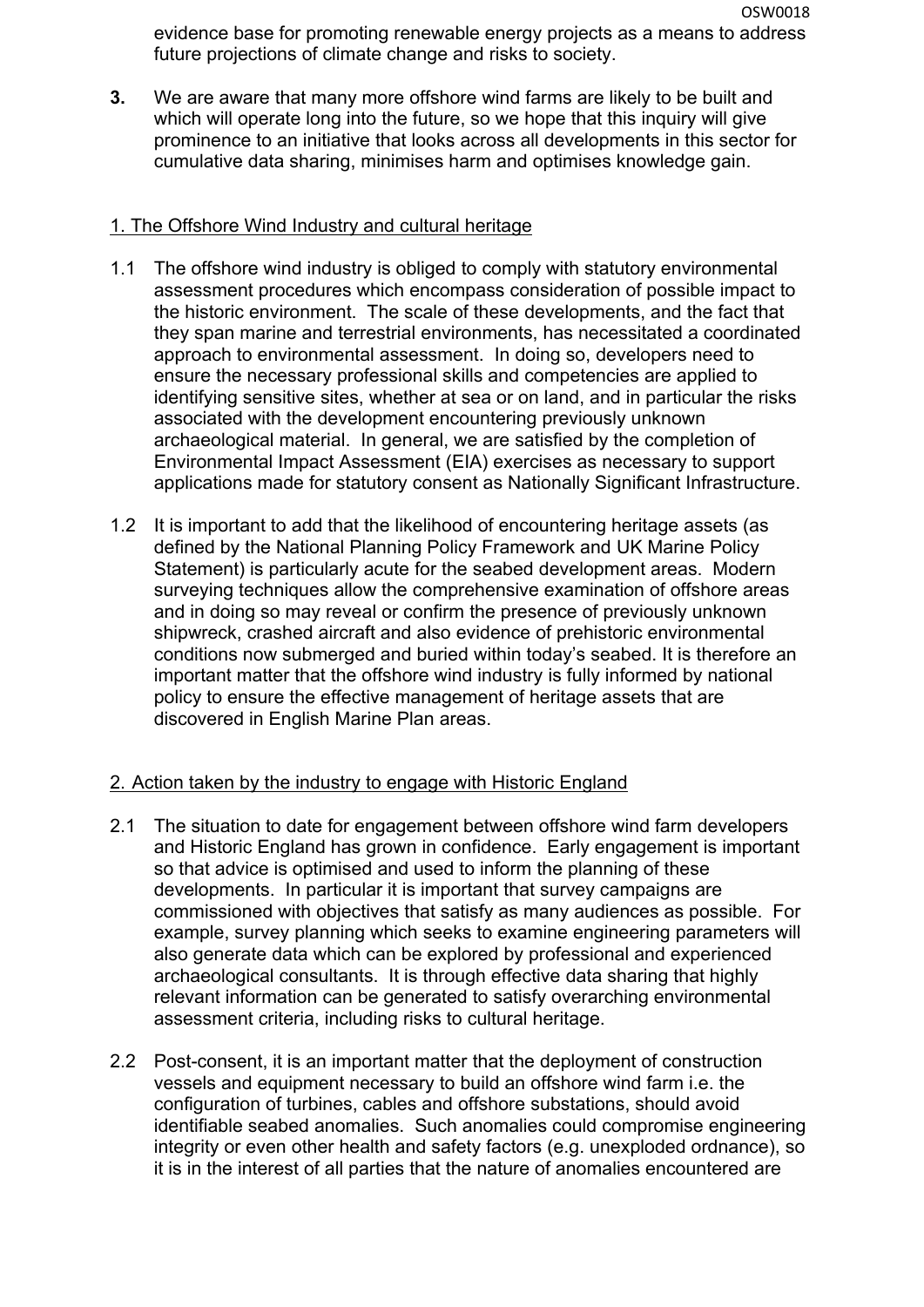subject to investigation to determine if an anomaly or cluster of anomalies are indicative of an archaeological site (e.g. the scattered remains of a shipwreck). The management of these projects by the industry should therefore always be to promote and deliver a collaborative approach whereby avoidance of impact is a primary objective. Experience to date has shown that such measures (e.g. the use of exclusion zones) are used by the industry in recognition of the direction provided by National Policy Statements (NPSs) e.g. NPS – EN3 (Renewable Energy Infrastructure) paragraph 2.6.145.

## 3. Examples of interaction with the offshore wind industry and what it produces for the public good

- 3.1 When offshore wind farm developers make discoveries we have supported action to help reveal new information about our shared past. To date, we have worked with developers to provide public information such as the discovery of U-31, a First World War German submarine, which was found within an offshore area leased for development ([https://www.bbc.co.uk/news/uk-england-norfolk-](https://www.bbc.co.uk/news/uk-england-norfolk-35370700)[35370700\)](https://www.bbc.co.uk/news/uk-england-norfolk-35370700) and the recovery of a ship's bell from a vessel built in Sunderland in 1928 which is now part of the permanent collection of the Maritime Heritage Visitor Centre in Sunderland ([https://renews.biz/48562/galloper-rings-true-in](https://renews.biz/48562/galloper-rings-true-in-sunderland/)[sunderland/\)](https://renews.biz/48562/galloper-rings-true-in-sunderland/). An important aspect of offshore wind farm developments is the targeted examination of sub-seabed sedimentary conditions. Such information is directly necessary for the technical design of the development, but can also generate highly important data to inform our understanding about prehistoric environmental change. For example, sediment cores obtained by an offshore wind farm developer from the North Sea also demonstrated the presence of a now submerged 8,000 year old landscape.
- 3.2 We consider it an important part of this submission that in recognition of the policy objective to deliver more renewable, low-carbon sources of electricity production that offshore wind development can also help to reveal long term evidence of climate change, as demonstrated by evidence of rising sea levels that flooded prehistoric landscapes in locations such as the North Sea. Such discoveries support research and publication e.g. within the *Journal of Quaternary Science* (<https://onlinelibrary.wiley.com/doi/abs/10.1002/jqs.3039>. Recognition of a collaborative link was identified within the *UK Marine Science Strategy 2010-2025* between archaeological studies of our prehistoric past and our understanding about climate change and we hope that this inquiry will recognise the importance of such research. We add that the Government's obligation to compete Strategic Environmental Assessment exercises to support policy decision for offshore energy production, and the detail within National Policy Statements, should also reinforce how developer-led investigations can increase our knowledge and understanding as a beneficial outcome for society.

## 4. The overall effectiveness of the current approach

4.1 It is apparent that several offshore wind farm projects off the East Anglian coastline require cable landfall locations adjacent to locations where highly important archaeological materials have been excavated by among others, the British Museum. The effective management of impact at such locations is crucial with the avoidance strategy to the fore, so that cable installation techniques are adopted to reduce risk of disturbance to archaeologically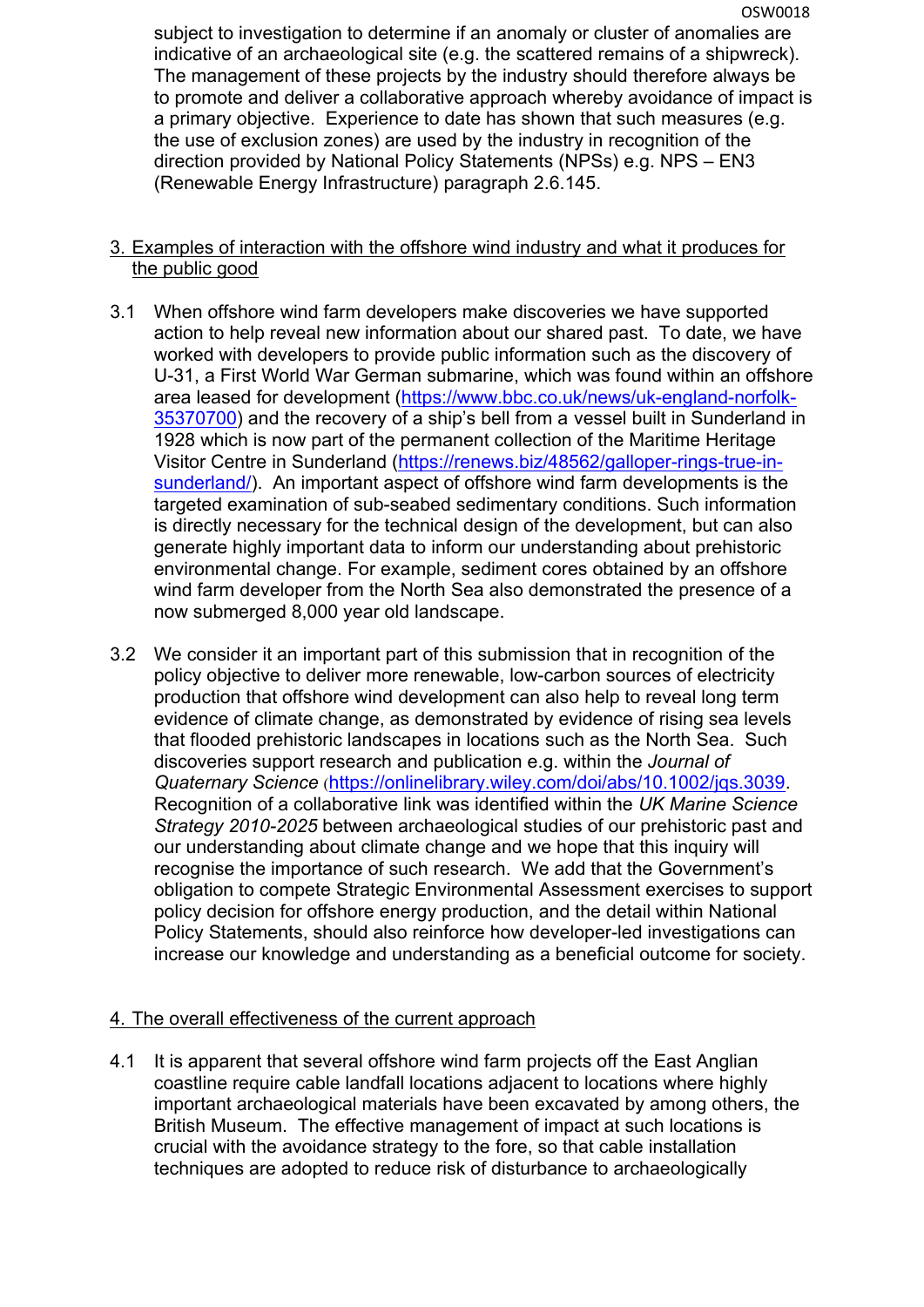important sedimentary sequences. We have also provided advice in reference to coastal heritage assets and other locations designated as World Heritage Sites, specifically in terms of harm to Outstanding Universal Value.

- 4.2 In reference to World Heritage Sites we are aware that UNESCO is currently undertaking a study on renewable energy and World Heritage [\(https://whc.unesco.org/en/renewable-energy/\)](https://whc.unesco.org/en/renewable-energy/), which is due to report in the spring of 2021. The aim of this project is to develop guidance to help prevent conservation issues at World Heritage properties from the adaptations necessary to cope with climate change, and indeed to look for ways in which renewable energy and World Heritage protection can be complementary. We appreciate that World Heritage Sites are very diverse and can be impacted in very different ways, but by placing an emphasis on understanding the Outstanding Universal Value of these sites is key to understanding impact. UNESCO has also produced a wide range of documents and guidance on climate change to develop understanding of its impact on World Heritage [\(https://whc.unesco.org/en/climatechange/\)](https://whc.unesco.org/en/climatechange/).
- 4.3 When the impact to a heritage asset, including its setting, might be harmed by a proposed offshore wind farm it is important that the decision-maker determines how any harm might be justified, and in general this requires consideration of avoiding harm first, mitigation that minimises the harm and then balancing any harm in the way laid out in National Policy Statement EN-1 (paragraph 5.8.15) and the National Planning Policy Framework. We recognise that there is a balance to be undertaken with regards harm to the heritage asset arising from the proposal against the benefits, but that great weight should be given towards the conservation of the heritage asset. Such a position is recognised within National Policy Statement EN-1 whereby the ability to record evidence of an asset should not be a factor in deciding whether consent should be given (paragraph 5.8.19). Furthermore, in reference to the importance of setting we explain within our advice note entitled *The Setting of Heritage Assets* how setting contributes to the significance of archaeological remains, historic buildings, places and landscapes ([https://historicengland.org.uk/images](https://historicengland.org.uk/images-books/publications/gpa3-setting-of-heritage-assets/)[books/publications/gpa3-setting-of-heritage-assets/\)](https://historicengland.org.uk/images-books/publications/gpa3-setting-of-heritage-assets/).
- 4.4 It is also important that we draw your attention to possible impacts to onshore i.e. coastal heritage assets and how setting might contribute to the significance of the asset. For example, a heritage asset with a direct and specific maritime association or design, such as a Registered Park and Garden with designed cliff top viewpoints, will be at risk of greater impact to its significance from an adjacent marine development. In this regard we are very mindful of changes in the scale of offshore turbines and the considerable increase in size of units and massing within an array; particularly where extensions are planned to existing developments. It is therefore a matter relevant to this Inquiry that adequate consideration occurs in the application of National Policy Statements and the regard given to the National Planning Policy Framework as part of the decisionmaking process.
- 4.5 We therefore take this opportunity to refer you to our draft Historic England Advice Note: *Commercial Renewable Energy and the Historic Environment* [\(https://historicengland.org.uk/about/what-we-do/consultations/guidance-open](https://historicengland.org.uk/about/what-we-do/consultations/guidance-open-for-consultation/)[for-consultation/](https://historicengland.org.uk/about/what-we-do/consultations/guidance-open-for-consultation/)*)* and the emphasis we place on striking a balance between harm and benefits which we look to resolve on a case-by-case basis; this allows us to produce advice that considers in detail the proposal in reference to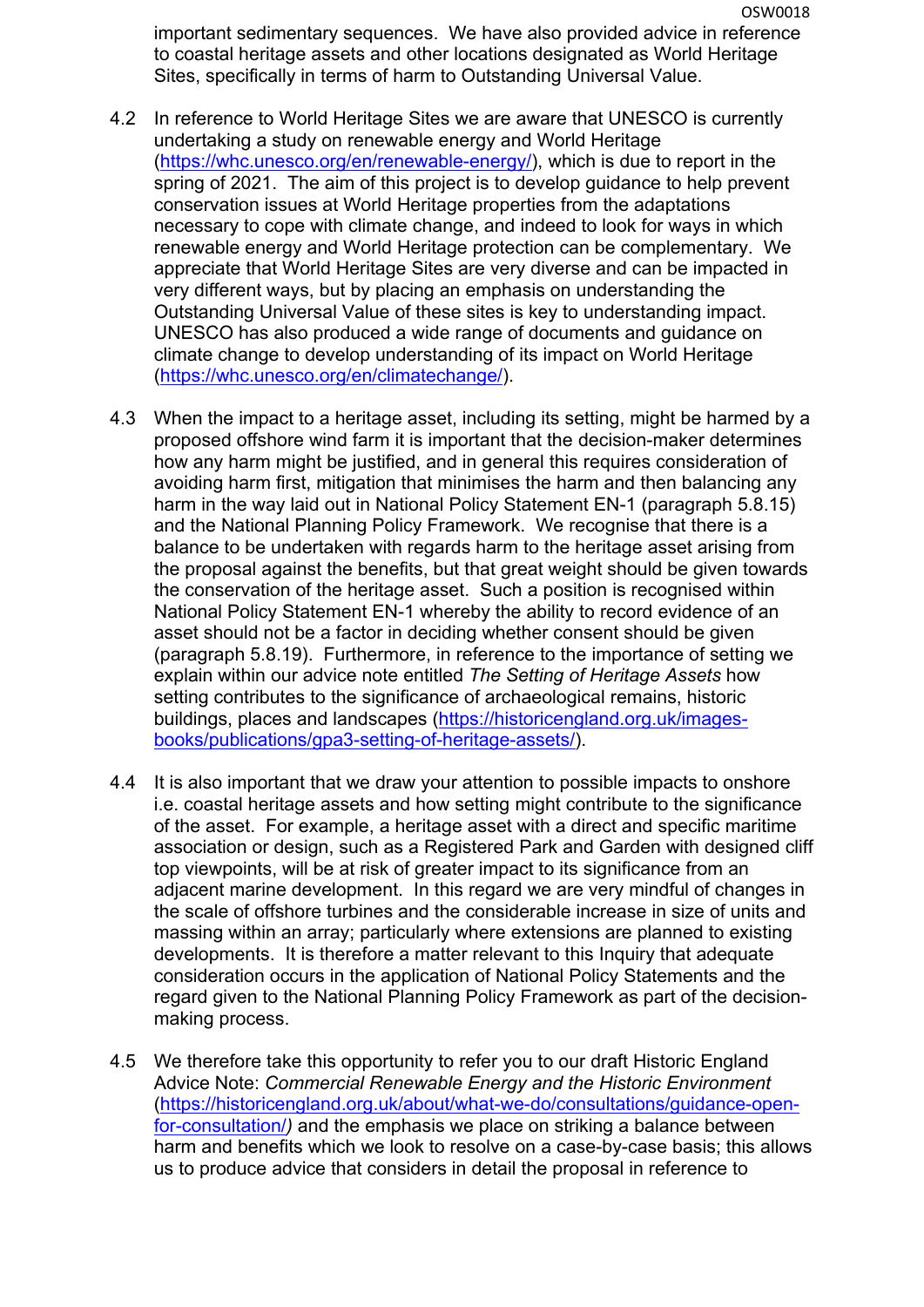OSW0018 relevant policy and guidance and as relevant to our statutory remit. For English marine planning areas, as defined by the Marine and Coastal Access Act 2009, this requires Historic England to produce advice where very few heritage assets are afforded statutory status. The measures contained with the UK Marine Policy Statement and within published or draft Marine Plans and NPSs EN-1 (Overarching NPS for Energy) paragraph 5.8.5 are highly relevant. Specifically, the recognition that non-designated heritage assets affected by a proposed development should be treated in accordance with the same policy considerations as for designated heritage assets.

4.6 The concept and perception of seascape and in particular the approach championed by Historic England through our Historic Seascapes Characterisation programme does receive attention from the offshore wind industry. The completion of environmental assessment exercises includes consideration of the capacity of historic character to accommodate change, which provides essential context for appreciation of heritage assets. We therefore value the attention given to perceptions of 'seascape' as detailed within the UK Marine Policy Statement and National Policy Statement EN-3 (e.g. paragraph 2.6.200). Such an approach allows for essential public scrutiny and the determination of any impact and harm which should inform how this industry engages with local communities. In this regard, Historic England acknowledges the crucial role played by local planning authorities in managing the historic environment; and we will continue to participate in a way that supports our partners, and allows us to lead the sector as champions of our nationally important heritage.

## 5. Matters that require attention – cumulative effects

- 5.1 The promotion given to offshore wind energy as a key component of diversifying our power generation capacity, as demonstrated by The Crown Estates announcement of the Round 4 seabed leasing programme, means that particular environmental assessment matters require even more attention; such as how the offshore wind industry conducts environmental assessment exercises to address complex matters associated with cumulative impact.
- 5.2 NPS EN-1 requires consideration of mitigation for cumulative negative effects on individual development consent applications (Paragraph 1.7.3). However, consideration of such cumulative impacts, as could arise from an individual proposal, needs to be reconciled with assessment across multiple applications/consented schemes which could give rise to an accumulation of impact on heritage assets. We have noticed that in areas where there have been several applications there is also an opportunity for knowledge gained from one application to benefit our collective understanding. We therefore hope that this Inquiry and its engagement with the offshore wind industry sector will lead to recognition that cumulatively individual projects could have negative effects in particular locations. There could also be a positive outcome in terms of knowledge gain, but one that requires coordinated action between separate projects. Historic England has worked with government, industry and The Crown Estate previously to examine matters such as this, but in consideration of possible future developments in locations such as Dogger Bank and within the southern North Sea, which hold highly significant evidence of prehistoric environmental conditions and which continue to attract research [\(https://www.springer.com/gp/book/9783030373665\)](https://www.springer.com/gp/book/9783030373665), we hope that this Inquiry